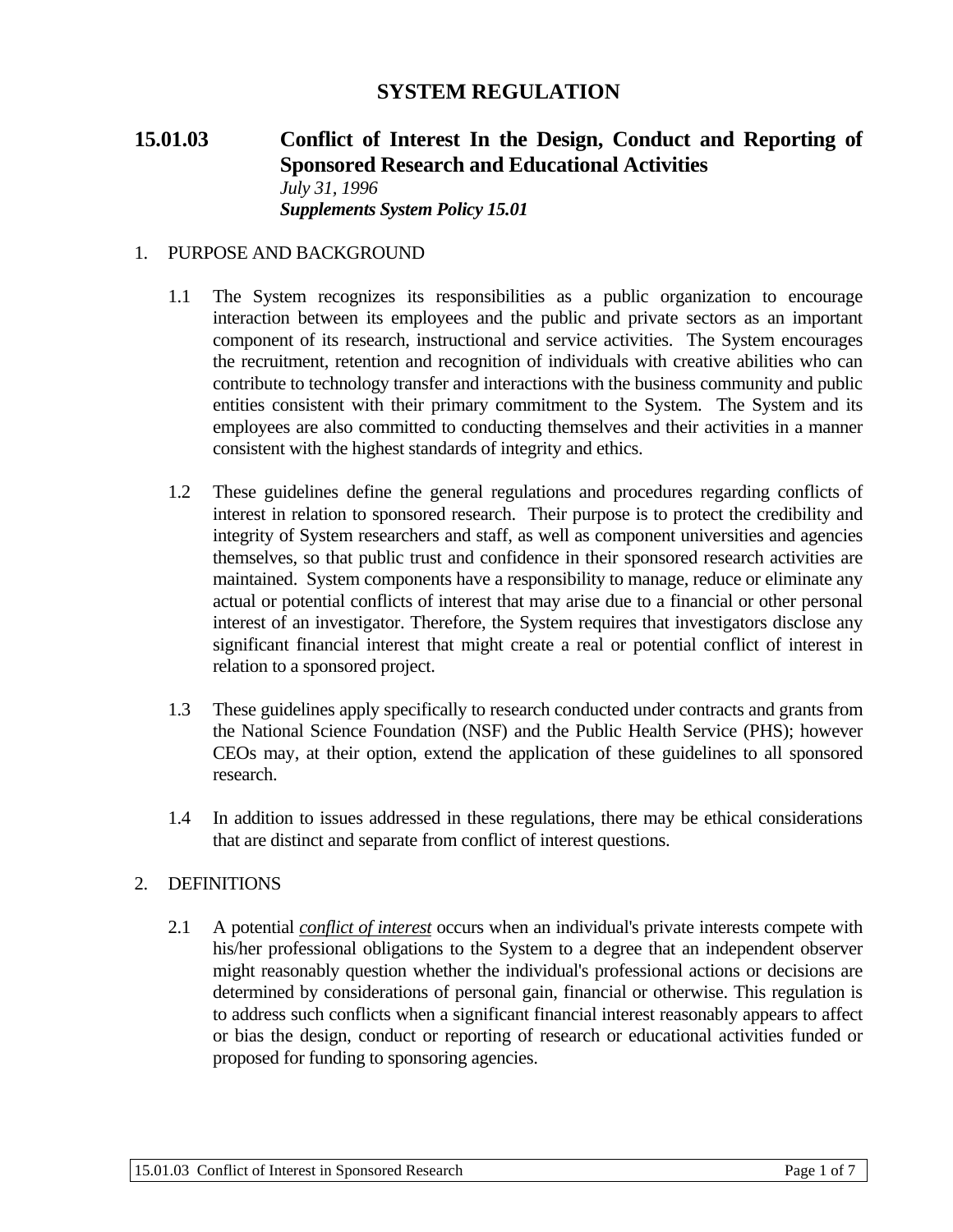2.2 *Investigator* means the principal investigator/project director, co-principal investigator, and any other person affiliated with the System who has authority and responsibility for the design, conduct or reporting of research or educational activities funded or proposed for funding to sponsoring agencies. In this context, "Investigator" also includes the investigator's spouse and dependent children.

### 2.3 *Significant Financial Interest*

- 2.3.1 Significant Financial Interest means anything of monetary value, including but not limited to, salary or other payments for services (e.g., consulting fees or honoraria from profit-making enterprises); equity interests (e.g., stocks, stock options or other ownership interests); and intellectual property rights (e.g., patents, copyrights and royalties from such rights). These regulations adhere to the definitions put forth in the guidelines of the National Science Foundation and the Department of Health and Human Services, which say that the possibility of a potential conflict of interest exists when financial interests in business enterprises or entities meet the following conditions:
	- (1) An equity interest that when aggregated for the Investigator and the Investigator's spouse and dependent children, meets both of the following tests: exceeds \$10,000 in value as determined through reference to public prices or other reasonable measures of fair market value, and represents more than a five percent ownership interest in any single entity; or
	- (2) Salary, royalties or other payments that when aggregated for the Investigator and the Investigator's spouse and dependent children over the next twelve months, are expected to exceed \$10,000.
- 2.3.2 The term *does not* include:
	- (1) Salary, royalties or other remuneration from the System;
	- (2) Income from seminars, lectures, or teaching engagements sponsored by public or nonprofit entities;
	- (3) Income from service on advisory committees or review panels for public or nonprofit entities.
- 2.3.3 Examples of Conflict of Interest, include, but are not limited to, the following:
	- Example 1. Situations where a substantial body of research that could and ordinarily would be conducted by the investigator within a System component is diverted elsewhere.
	- Example 2. Situations where the investigator occupies a position in an enterprise doing business in the area of the investigator's University.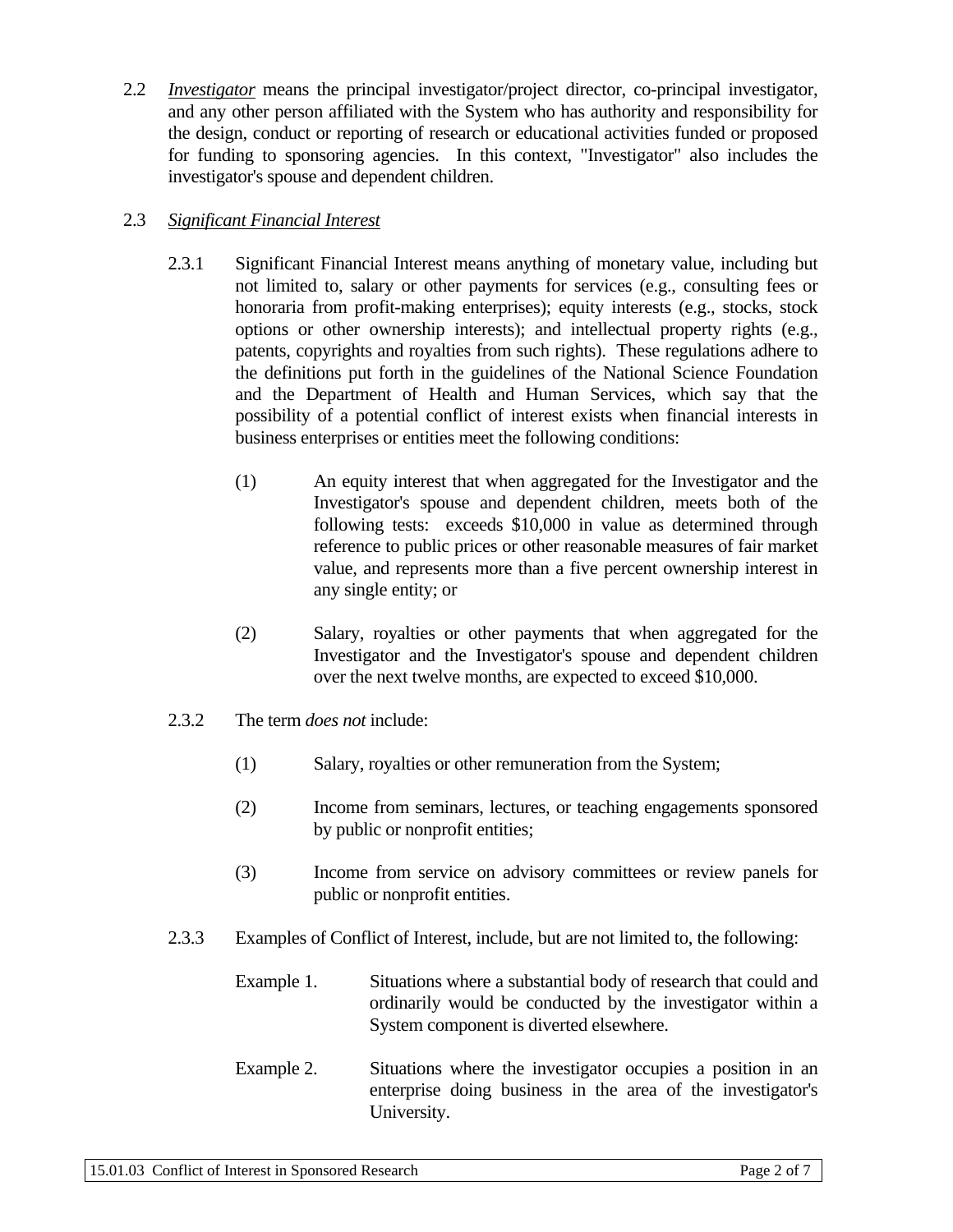- Example 3. Relationships that might enable investigators to influence a System component's interactions with outside organizations in ways that may lead to personal gain, to the taking of improper advantage by anyone, or the improper diversion of a System component's assets from the primary missions of a System component, including the time and talents of faculty and staff.
- Example 4. Situations in which an investigator, while serving as a consultant to an external organization, has access to a colleague's unpublished, privileged information, such as proposals or papers that have potential value, and the investigator seeks to provide that information to the external organization.
- Example 5. Situations where an investigator directs students into a research area or other activity from which the investigator intends to realize personal financial gain. A conflict may arise if students are directed to areas of lesser scientific or scholarly merit to enhance the potential for monetary gain or if the financial potential exists only for the investigator.
- Example 6. Disclosure or use for personal profit of unpublished information coming from System research or other confidential System sources, or assisting outside organizations by giving them access to such information except as may be authorized by official System policies.
- Example 7. Consultation that imposes obligations that conflict with the System Policy on patents (System Policy 17.02) or with a System component's obligations to research sponsors.
- Example 8. Situations in which an investigator can require others to purchase a product in which the investigator has a proprietary interest and from which the investigator will receive income.

# 3. GUIDELINES

Each component university and agency of the System that performs research or educational activities funded by grants and contracts shall establish rules and procedures for the disclosure by researchers of financial interests that might reasonably appear to be directly and significantly affected by the research or educational activities funded under the grant or contract. Such rules and procedures shall address the following issues related to the disclosure and review of such interests.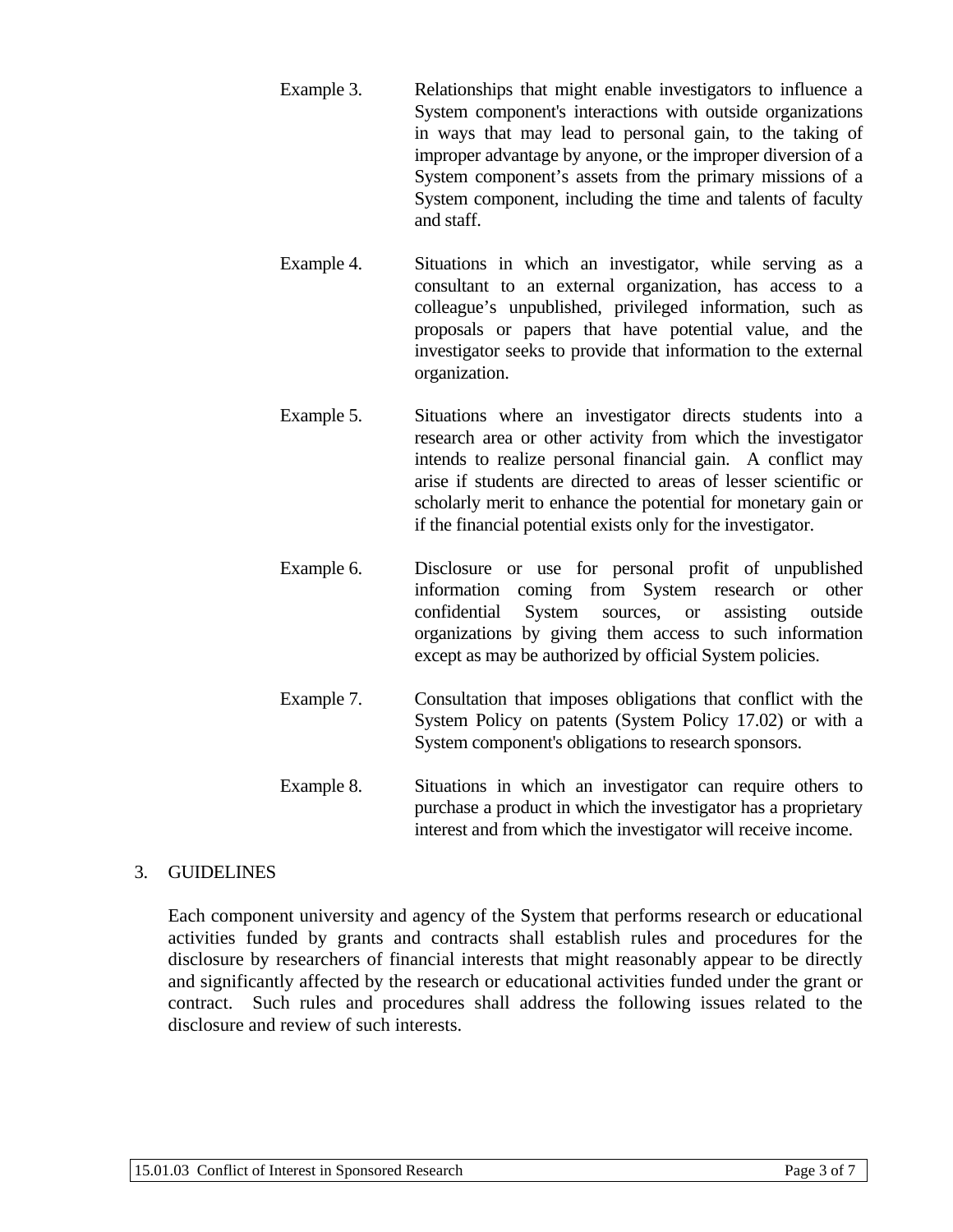#### 3.1 Disclosure of Financial Interests

The possibility of a potential conflict of interest should be noted and disclosed by the investigator at the earliest possible stage, and no later than at the time of proposal submission. If a potential conflict of interest does exist with a proposed or funded project, each investigator is required to disclose the following information about any entity which would reasonably appear to have a financial interest that would be directly and significantly affected by the research or educational activities being funded:

- (1) the names of affected corporations, both for-profit and not-for-profit, for which the person serves as a member of the governing board in the capacity of a director, advisory director, trustee, or otherwise;
- (2) the names of affected corporations for which the person serves as an officer;
- (3) the name of affected partnerships, limited partnerships, proprietorships, or other business associations of which the person is a partner, general or limited partner, joint venturer, or owner;
- (4) the amount of any compensation received for services related to  $(1)$ ,  $(2)$ , and (3) above, including any benefits, direct or indirect (reported by range of amounts) and benefits received for intellectual property rights (e.g., patents, copyrights, and royalties from such rights);
- (5) affected business entities in which the person holds a controlling interest or is the principal shareholder;
- (6) whether the person is employed by any affected business entities described in (1) through (5) above that have any relationship to the System or any of its components, and a brief description of such relationship.
- 3.1.1 The information should be provided for investigators, their spouses, and their dependent children.
- 3.1.2 Questions regarding specific potential conflict of interest situations may be clarified by consulting with an individual or office designated by the CEO. The System Office of General Counsel may be consulted when needed.
- 3.1.3 Each investigator shall complete separate Significant Financial Interests Disclosure Forms for himself/herself, his/her spouse and his/her dependent children, attaching all required supporting documentation.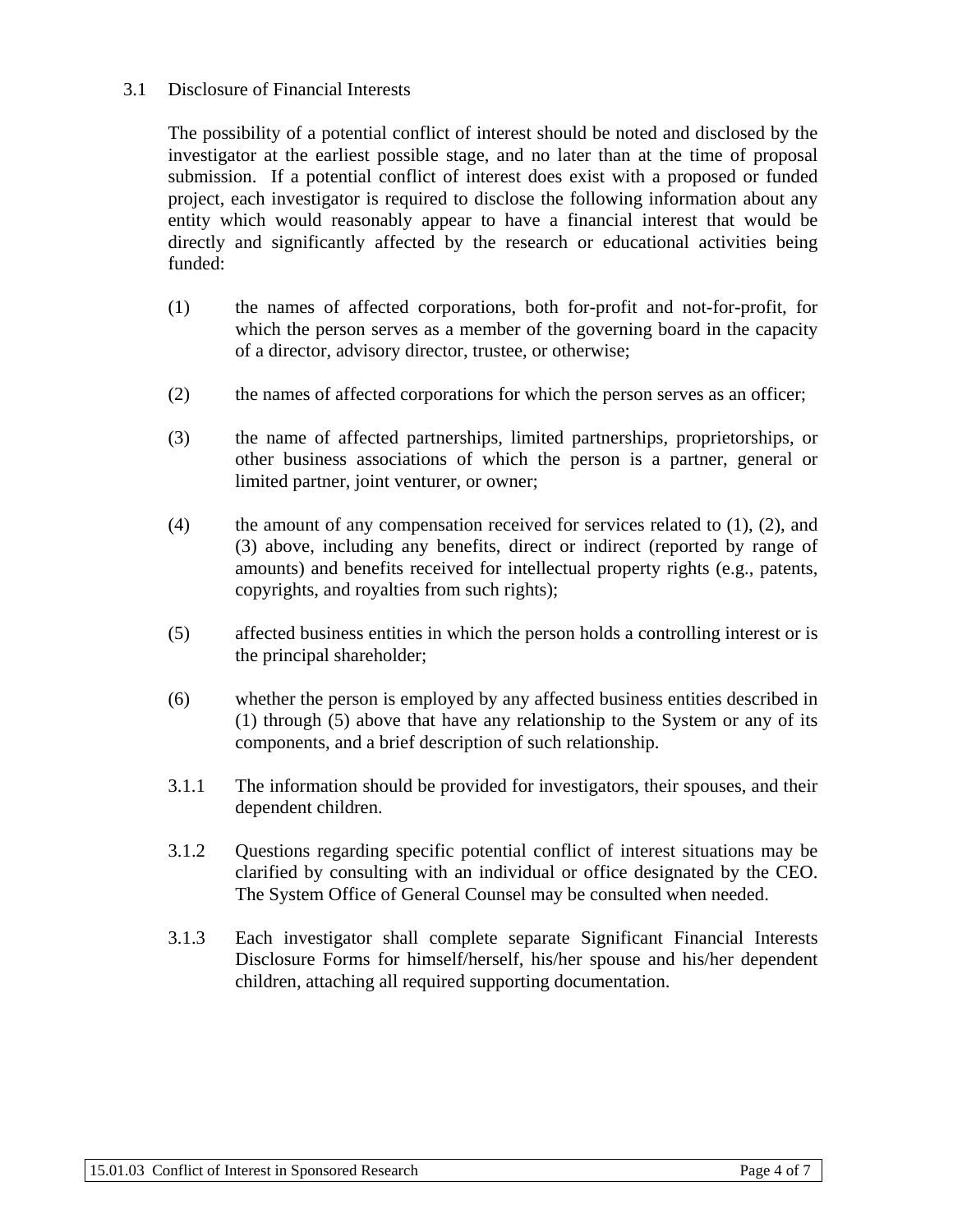- 3.1.4 All pertinent Significant Financial Interests must be disclosed at the time each proposal with potential conflict of interest is submitted for internal routing. Annual updates must be filed by all investigators by August 31 of each year, by filing a supplemental disclosure form through the Department Head and College Dean to the Director of Sponsored Projects.
- 3.1.5. Subawardees, contractors, or collaborators included in proposals submitted by the component shall certify that their organization has a Conflict of Interest Policy in compliance with the Federal regulations prior to the submission of the proposal.
- 3.2 Review of Disclosure
	- 3.2.1 The CEO shall designate an officer who shall conduct an initial review of all financial disclosures to determine if any disclosed Significant Financial Interest could affect the design, conduct or reporting of the proposed sponsored project. If the initial determination is made that there may be a potential for conflict of interest covered by this Regulation, the investigator will be notified and the Disclosure packet will be referred to the component Conflict of Interest Review Committee (CIRC).
	- 3.2.2 Conflict of Interest Review Committee members and chair are appointed by the CEO or designee. The CIRC shall be composed of researchers representing a cross section of disciplines and a research administrator.
	- 3.2.3 The CIRC shall determine what conditions or restrictions, if any, should be imposed by the institution to manage actual or potential conflicts of interest arising from disclosed Significant Financial Interests.
	- 3.2.4 Prior to consideration by the CIRC, the Investigator, in cooperation with the Investigator's supervisor, shall develop and present to the CIRC a Resolution Plan detailing the proposed steps that will be taken to manage, reduce or eliminate any actual or potential conflict of interest presented by the Significant Financial Interest. The Resolution Plan shall include as appropriate:
		- (1) public disclosure of Significant Financial Interests;
		- (2) review of research protocol by independent reviewers;
		- (3) monitoring of research by independent reviewers;
		- (4) modifying the research plan;
		- (5) disqualification from participating in all or a portion of the research funded;
		- (6) divestiture of significant financial interests; and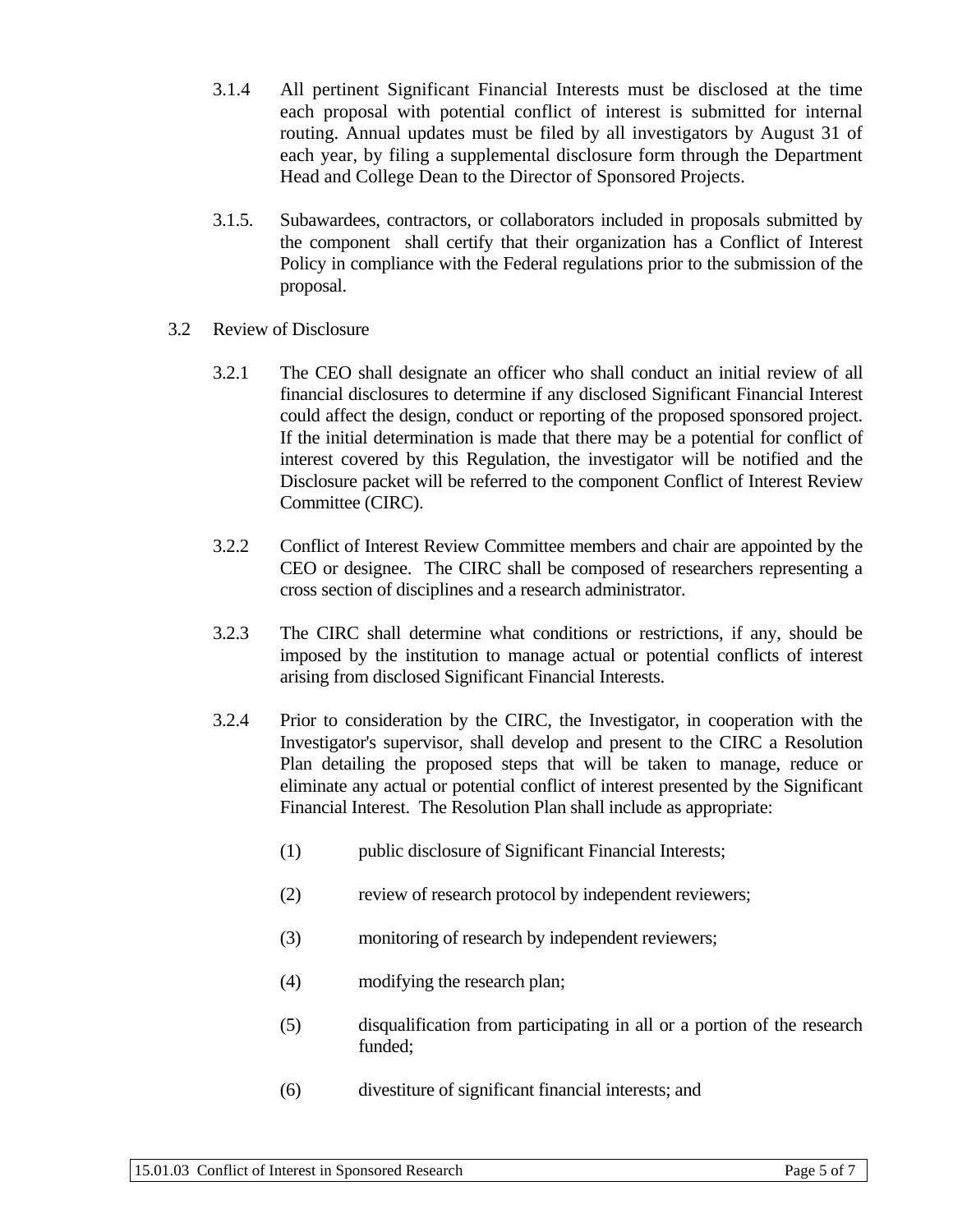- (7) severance of relationships that create actual or potential conflicts of interest.
- 3.2.5 The CIRC shall review the Resolution Plan and approve it, or where appropriate, add or delete conditions or restrictions.
- 3.2.6 If the CIRC determines that imposing the above-referenced conditions or restrictions would be inequitable, or that the potential negative impacts that may arise from a Significant Financial Interest are outweighed by interests of scientific progress, technology transfer or the public health and welfare, the CIRC may recommend that the research go forward without imposing such conditions or restrictions but managed with appropriate monitoring of the research to ensure that the financial interest does not bias the project. In cases where the Investigator feels that the CIRC decision was unfair, the case may be appealed to the CEO who shall make the final decision regarding resolution. All non-resolved conflicts will be immediately reported to the funding agency or agencies.
- 3.2.7 The approved Resolution Plan shall be incorporated into a Memorandum of Understanding (MOU) that details the conditions or restrictions imposed upon the Investigator in the conduct of the project or in the relationship with the Business Enterprise or Entity. The Memorandum of Understanding shall be signed by the Investigator, the Investigator's supervisor and the Chairperson of the CIRC. Actual or potential conflicts of interests will be satisfactorily managed, reduced or eliminated in accordance with these Guidelines prior to the expenditure of any funds under the award, or these actual or potential conflicts of interest will be disclosed to the sponsoring agency for action.
- 3.2.8 A CEO may establish a plan for review that does not involve a standing CIRC, provided all elements of disclosure and review are observed and that an ad hoc committee is named to handle unresolved questions of financial conflict.

### 3.3 Record Keeping

Records of Investigator financial disclosures and of actions taken to manage actual or potential conflicts of interest shall be retained by the System component until 3 years after the termination or completion of the award to which they are related, or the resolution of any government action involving those records.

### 3.4 Enforcement

3.4.1 Apparent oversights or violations of this regulation and applicable university or agency rules shall be brought to the attention of the Investigator, who will be afforded an opportunity to comply. The Investigator shall present the proposed correction to the CIRC for review and action within 30 calendar days of the notification. Failure to comply will constitute an intentional violation, as discussed in the following paragraph.